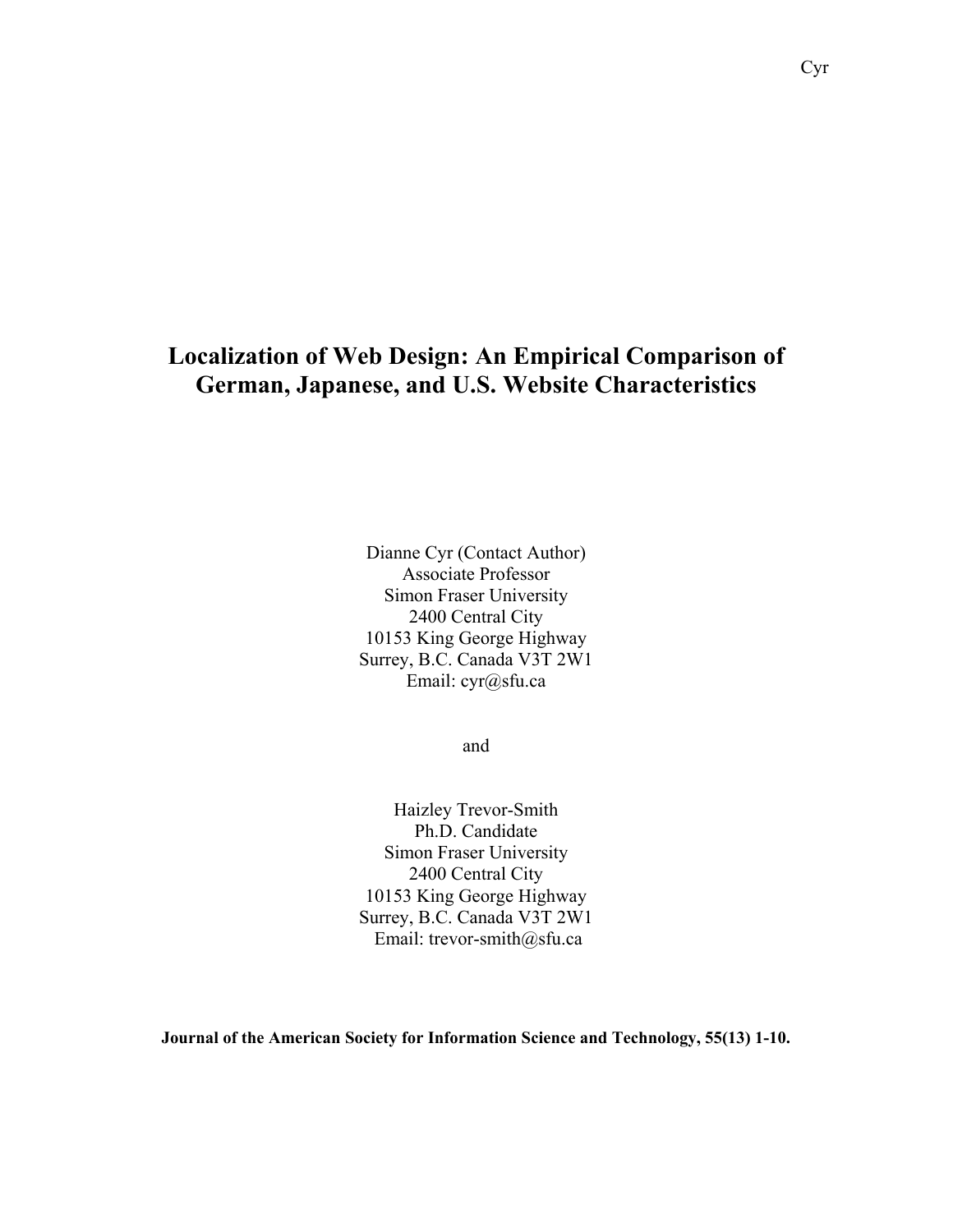Cyr

#### **Abstract**

*To explore issues of user interface design and experience, including culturally preferred design elements, a study was conducted analyzing sites in Germany, Japan, and the U.S. (30 municipal sites in each country). Design elements considered are use of symbols and graphics, color preferences, site features (links, maps, search functions, page layout), language and content. Significant modal differences were found in each of the listed categories. Outcomes from the study are used to discuss future research directions in the areas of experience design and localization.* 

## **Introduction**

Web visitors and shoppers increasingly represent a multicultural community. Of approximately 215 million current global Internet users, 57.4 percent designate English as their primary language with the U.S. accounting for 66 percent of e-revenues. In 2003, this share decreased to 39 percent as other regions expanded their Internet activities, including buying online (International Data Corporation). Despite these shifting figures and anticipated large numbers of Web users from diverse cultures, to date little research has systematically examined Web preferences of users related to a variety of online design characteristics. In this paper, eight site elements are examined related to local preferences in a sample of users from Germany, Japan, and the United States. Of interest is not only if differences exist in these three populations, but also the degree of difference between these culturally diverse groups. The implications of this research are important as an exploratory step for how various elements of Web design must be considered in the context of culture. In addition, there are implications for accessibility of increasingly larger non-English speaking populations to the Internet. It is expected that when Web sites are appropriate and culturally sensitive, then users will have increased access to content and enhanced user experiences.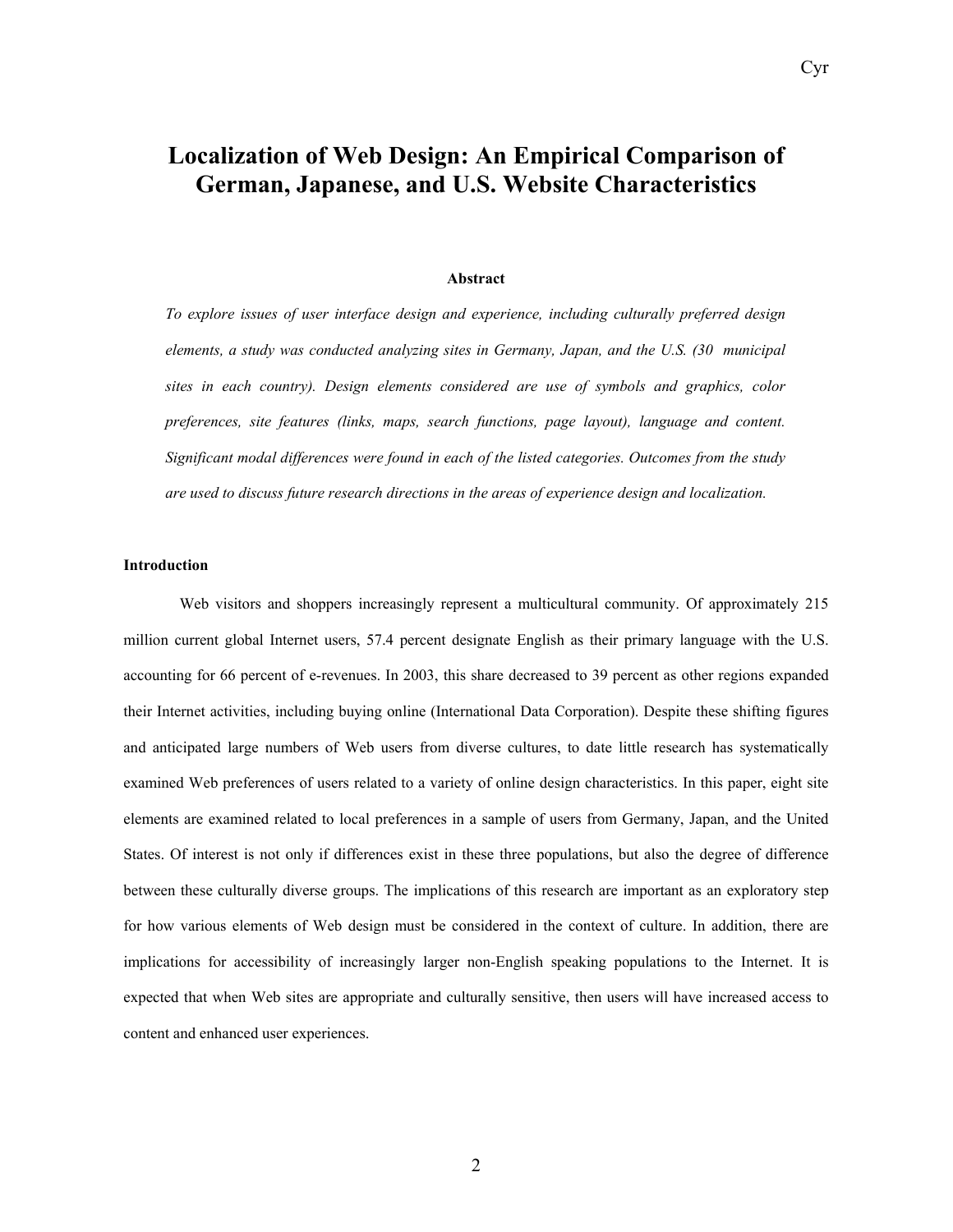#### **Localization and Internationalization**

Localization is the process of adapting a product or service to a particular language, culture, and desired local "look-and-feel." In localizing a product, in addition to idiomatic language translation, such details as time zones, currency, local color sensitivities, product or service names, gender roles, and geographic examples must all be considered. A successfully localized service or product is one that appears to have been developed within the local culture. When web design is not culturally sensitive, there is the potential for exclusion of countries and populations based on accessibility to information that is not culturally appropriate.

The goal of localizing user interfaces is to provide a "technologically, linguistically and culturally neutral platform from which to launch global e-commerce initiatives while allowing a framework that incorporates local content and functionality" (Shannon, 2000). More simply put, this involves "enhancing the site to fit the target users at different locales" (Alvarez, Kasday, and Steven, 1998; Lagon, 2000). Visual design aids the viewer in establishing a system to structure information. This structure is created by use of icons, symbols, or other navigational tools (Pullman, 1998). Winn and Beck (2002) describe the "persuasive power of design elements on an e-commerce web site", and offer a set of guidelines to Web designers based on elements such as navigation or optimal presentation of information as they appeal to user's logic, emotions and credibility. With the number of online consumers on the Web steadily increasing, there are both social and business reasons to seek a better understanding of user preferences related to experience design elements.

Internationalization and accessibility are acknowledged as important issues for e-business, however current studies have focused only on specific cases, businesses or cultures (Alvarez, Kasday, and Steven, 1998; Lagon, 2000). In addition, many books on Web design provide technical approaches, "but an approach to website design from a comprehensive communication perspective is missing" (van der Geest and Spyriadakis, 2000; Spyriadakis, 2000). Simon (2001) began to address the issue of a communication based approach by using conceptualizations of website satisfaction and perception. In a Web environment, satisfaction relates to "stickiness" (Holland and Menzel-Baker, 2001), and refers to "the sum of all the web site qualities that induce visitors to remain at the web site rather than move to another site" (p. 37). Perception is defined as the degree to which participants feel the site is appropriate for their home country based on three key variables of media perception – social presence (i.e. transmission of information rich in socio-economic content), communication effectiveness, and communication interface.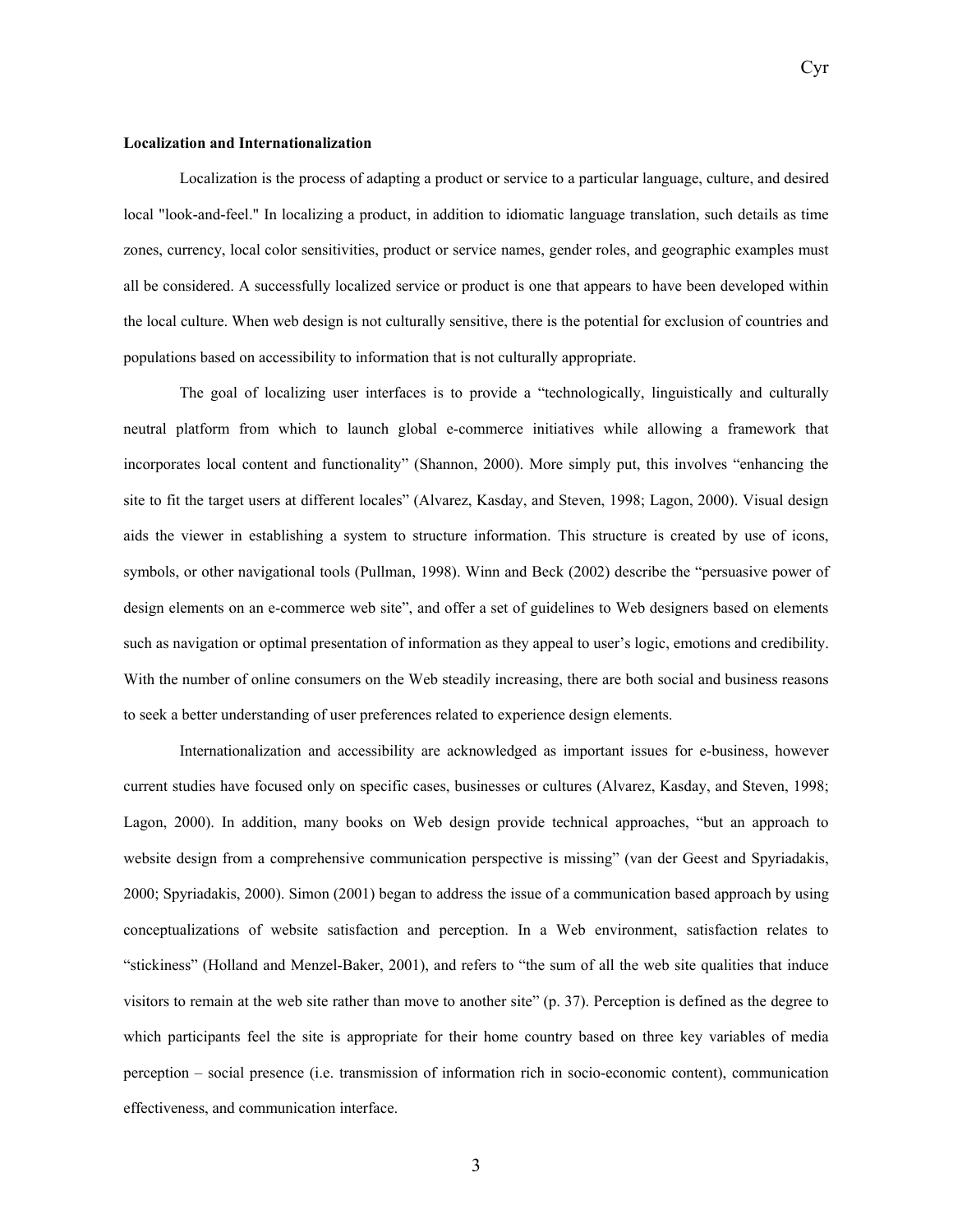Cyr

## **Culturability**

 $\overline{a}$ 

As defined by Barber and Badre (1998), 'culturability' is the merging of culture and usability and represents a relationship between design elements and culture. Badre (2000:2) outlines,

 "Cultural usability is a term we use to emphasize the importance of the relationship between culture and usability in WWW design…Color, spatial organization, fonts, shapes, icons, and metaphors, geography, language, flags, sounds, and motion contribute to the design and content of a Web page, which directly affects the way that a user interacts with the site."

Attention to culturability also includes how pictorial information is presented and organized, preferences for text versus graphics, directionality for how the language is written (i.e. right to left), help features, and navigation tools, among others (Marcus and Guttman, 1999). An underlying premise is that when site visitors are more comfortable with design and usability features they will be more likely to experience satisfaction and revisit the site.

Badre (2000) and Barber and Badre (2001) examine the effect of cross cultural interface design orientation on Web user performance. Overall, Badre tested whether there are design elements (which are referred to as 'cultural markers') that are repeated in different cultures. Results indicate there are some design elements that are culturally specific, and these specific elements are related in some groups to native users' performance and preferences. Sun's (2001) exploratory study examining cultural markers, focused on language, pictures and graphics, colors, and page layout and found culture to be an important design consideration that increases usability of multilingual Web pages. Of interest, when cultural markers conflict with usability, some users prefer usability to cultural sensitive interface design.

Some work in the area of design and culture has used Hofstede's dimensions<sup>1</sup> to compare user reactions from different countries on preferences for design characteristics such as color or screen images (Del Galdo and Nielson, 1996; Marcus and Gould, 2000). Del Galdo and Neilson (1996) demonstrate that color and screen design directions have various psychological and social associations in different cultures, and that diverse users have different concepts of screen usage. Cheskin (2000) surveyed respondents in the U.S., Latin America, and Brazil and provides descriptive statistics on select items related to the use of personal information and privacy

 $<sup>1</sup>$  It is expected most readers are familiar with Hofstede's cultural categorizations and therefore details of this work will not</sup> be elaborated here. However, for more information on this topic refer to Hofstede (1980), Dawar et al (1996), or to Simon (2001) who provides an excellent overview of Hofstede's dimensions in a compressed format.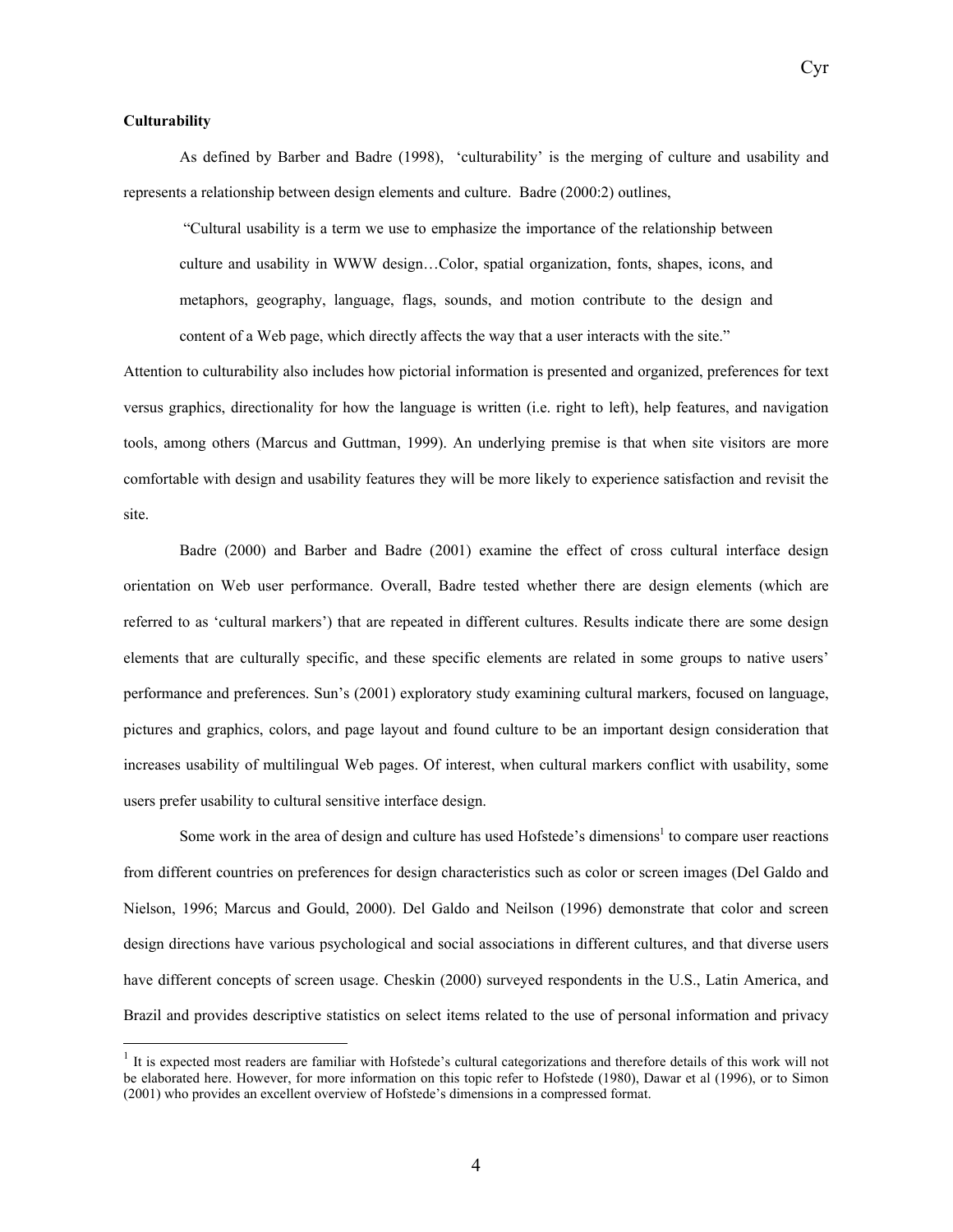issues. Based on the small amount of research to date on this topic, users from different cultures appear to have different design characteristic preferences.

Cyr

#### **Website Design Characteristics**

To effectively engage the user, elements of website usability come into play that contribute positively to the user experience. Perhaps Fogg and his associates at the Stanford Persuasive Technology Lab present one of the most compelling pieces of information about the importance of design. As part of large-scale study Fogg et al. (2002) found nearly half of all consumers responding in a survey (46.1 percent) assessed credibility of sites based on overall visual design of the site. In this instance credibility refers to believability and perceived quality and relates to trustworthiness and level of expertise (Fogg and Tseng, 1999; Fogg et al, 2002).

As use of the Internet as a tool for business evolves, there is increased necessity to recognize and address issues beyond easily quantifiable factors of utility and performance. Winograd anticipated this shift as early as 1996 and stated, "[D]esigning for the full range of human experience may well be the theme for the next generation of discourse about software design." (p. 111) Building trust on the Web will require user interface characteristics appropriate for more discerning and culturally diverse audiences (Fernandes, 1995; Marcus and Gould, 2000). At present there are still significant problems in this area. Lee, Kim and Moon (2000) note that, "the performance ambiguity of service exchanges in Internet shopping stems largely from the characteristic of the customer interfaces." As a result, there is increased importance to develop methods, techniques and strategies that focus more effectively on issues of user-centered design (Picard, 1998). Careful consideration of the user experience through consistent use of language, careful explanation, clarity of process and action all address issues of user preference, individual choice, and cultural difference.

In the present research these are key components based on the literature that merit attention in a cultural context as they relate to general design and localization issues. These are elaborated below, along with the hypotheses for testing that guide the research.

*Language* - One aspect of culture that is distinctive is language. Language is the building block from which users gain information from a website. Although there is considerable research on communication and culture, due to the newness of the Internet, it is much less clear how language functions on the Web. However, to be accessible websites must be available in the language of users. Quality of translation is an issue. To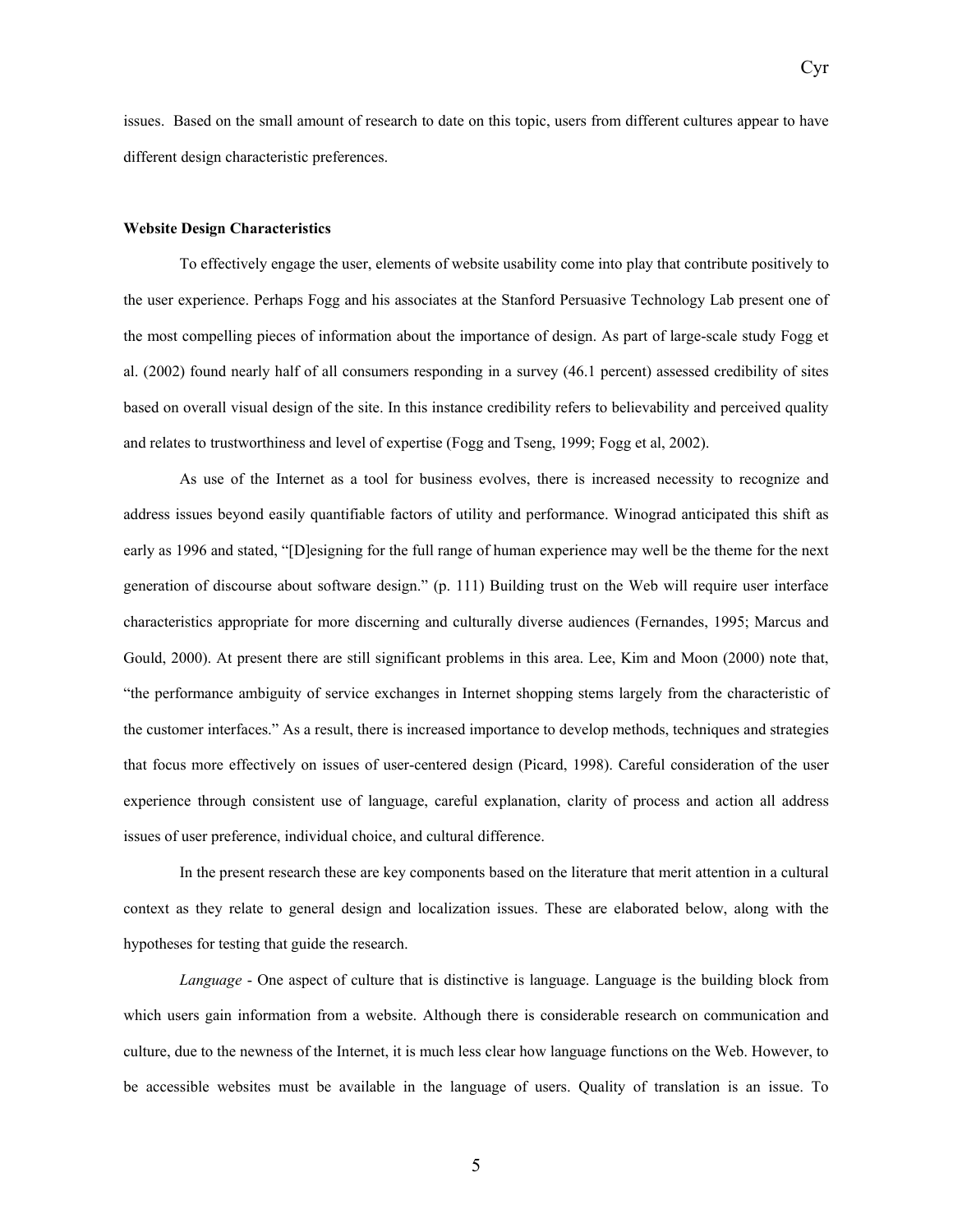internationalize, Web pages will have more than one language version (Dempsey and Sussman, 1999). In a study (Robbins and Stylianou, 2003) in which global corporate websites were examined 100% of Latin and Asian sites had translation capability, compared to only 7% of Anglo sites (including Canada and the U.S.). Also important are more specific characteristics of language presentation such as headlines, point form, paragraphs, and presentation of characters (i.e. right to left versus left to right).

*Hypothesis 1*: Representation of language and script will vary across cultures, including stylistic elements (headlines, paragraph, character presentation etc.)

*Layout* – Layout and menu design has been central to research on information retrieval systems (Yu and Roh, 2002). Appropriate design layout provides Web visitors with a contextual and structural model for understanding and accessing information, and provides a communication "bridge" between the user and the system (Ibid). In this study, layout refers to placement of banners, menu placement, or search functions.

Specific orientations and page placement vary by culture (Barber and Badre, 2001). For example, France has a centered orientation, suggesting that features on a French site would most likely be centered on the page. Pictorial information is presented and organized for scanning on a display can be related to the script direction of the user's first language (Marcus and Gould, 2000). Sun (2001) outlines that a user from a low context culture such as Germany would prefer a logical and structured layout. Users from high context cultures are expected to have a strong preference for visuals. This work suggests that banner placement, menu placement of other layout characteristics may differ across cultures.

*Hypothesis 2*: Different preferences for website layout and spatial features will exist in different cultures.

*Symbols* – Symbols are an important element denoting culture (Marcus and Gould, 2000). Symbols vary and may represent a wide range of features from currency to time (Fernandes, 1995). Symbols are "metaphors" denoting actions of the user (Barber and Badre, 2001). Marcus and Gould argue that cultures with lower tolerance for ambiguity would prefer the certainty of text to the ambiguity of symbols.

*Hypothesis 3*: Symbols will vary by type and degree of use across cultures.

*Content and Structure –* According to Huizingh (2000), content refers to information, features or services offered in the Web site and represents another form of communication between the user and the site. Hall's (1990) work on informational content may provide some clues for how communication operates in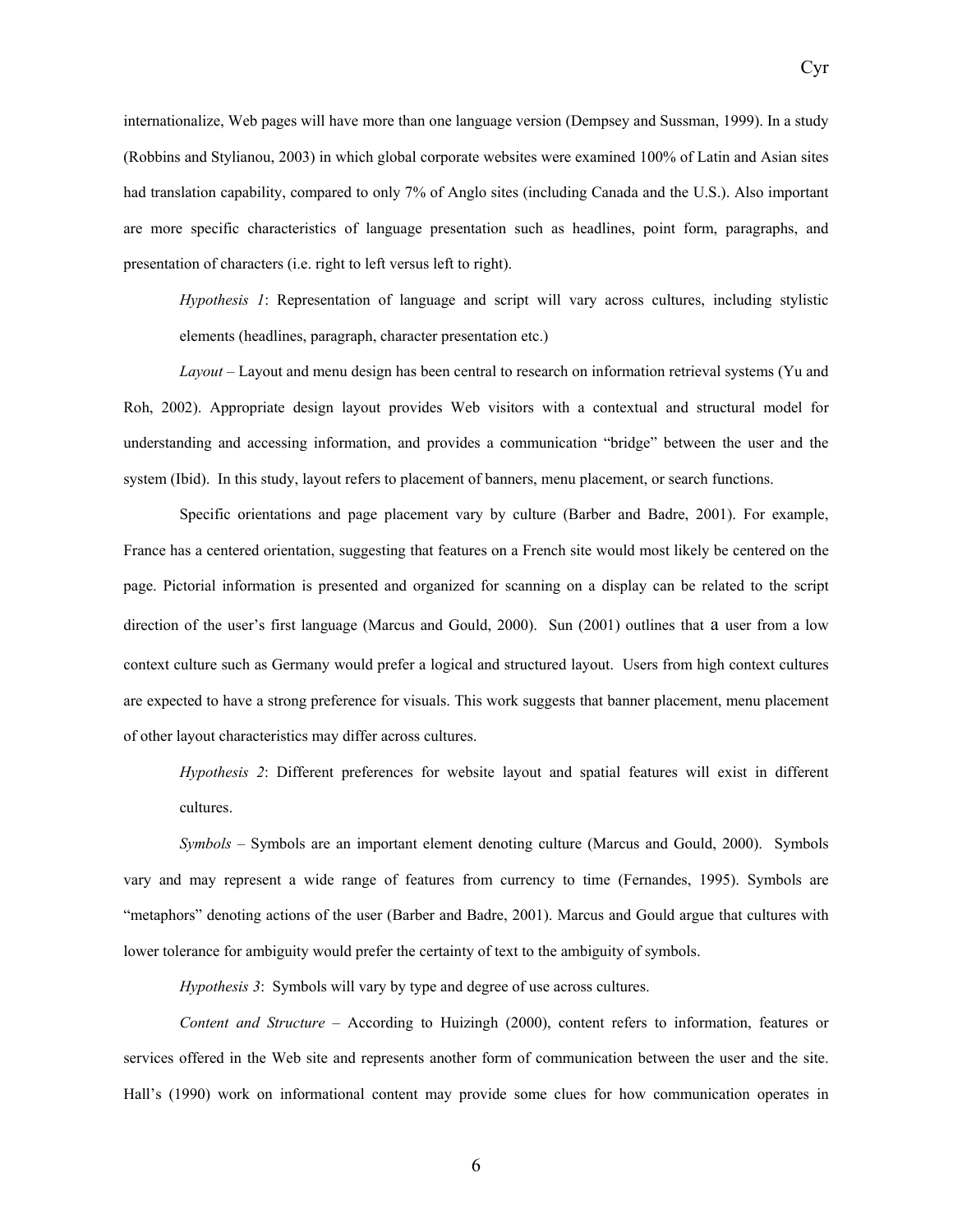cyberspace across cultures. According to Hall, "high context or low context refers to the amount of information that is in a given communication as a function of the context in which it occurs" (p. 229). In a high context culture, information is part of a contextual understanding and is implicit, while in low context cultures information is conveyed explicitly. In Hall's framework, Germany is a very low context culture in which messages are aimed to be complete, clear, and precise. In comparison, Japan is a high context culture and messages are multilevel and implicit. The United States is on the lower side of a mid context culture (Beamer and Varner, 2001).

 Based on whether communication styles are more explicit or implicit, it would be expected there are different cultural preferences for online interaction (i.e. online, email, telephone). High context cultures would be expected to prefer more personal forms of communication such as the telephone. Although very little research has been conducted in this realm, Robbins and Styliaou (2002) found significant differences in preference to use email between Nordic groups (100%) and Japanese (80% preferred email).

 In this research various components of interaction and structure include help function availability, type of help available (online, email, telephone), index features, site map features, and use of commercial banner ads. Also of interest is the amount of page layout devoted to commercial advertising, Web contents, and graphics.

*Hypothesis 4*: Content and structural characteristics of websites will vary depending on culture.

*Navigation – In general, design effort has been focused on improving ease and speed of navigation (Yu*) and Roh, 2002). Without a clear and facilitated path to information, users become lost within the Web structure (Bernard, 2002). In this study, navigation refers to number and type of navigation tools, menu format, type of links and search capabilities.

Marcus and Gould (2000) contend that navigation will be impacted by culture. Users from cultures who "feel anxiety about uncertain or unknown matters" (p. 39) would prefer "navigation schemes intended to prevent users from becoming lost" (p. 41). Simon (2001) considers navigation and site interaction as part of the communication interface. These include actions by the user to effectively use the channel. In a study examining various design attributes, Simon discovered that Europeans and North Americans similarly desire changes to navigation on the sites to enhance movement, while making the site simpler to use. Alternately, Asian/Latin and South Americans desire navigation aids to change the appearance of the site without particular concern for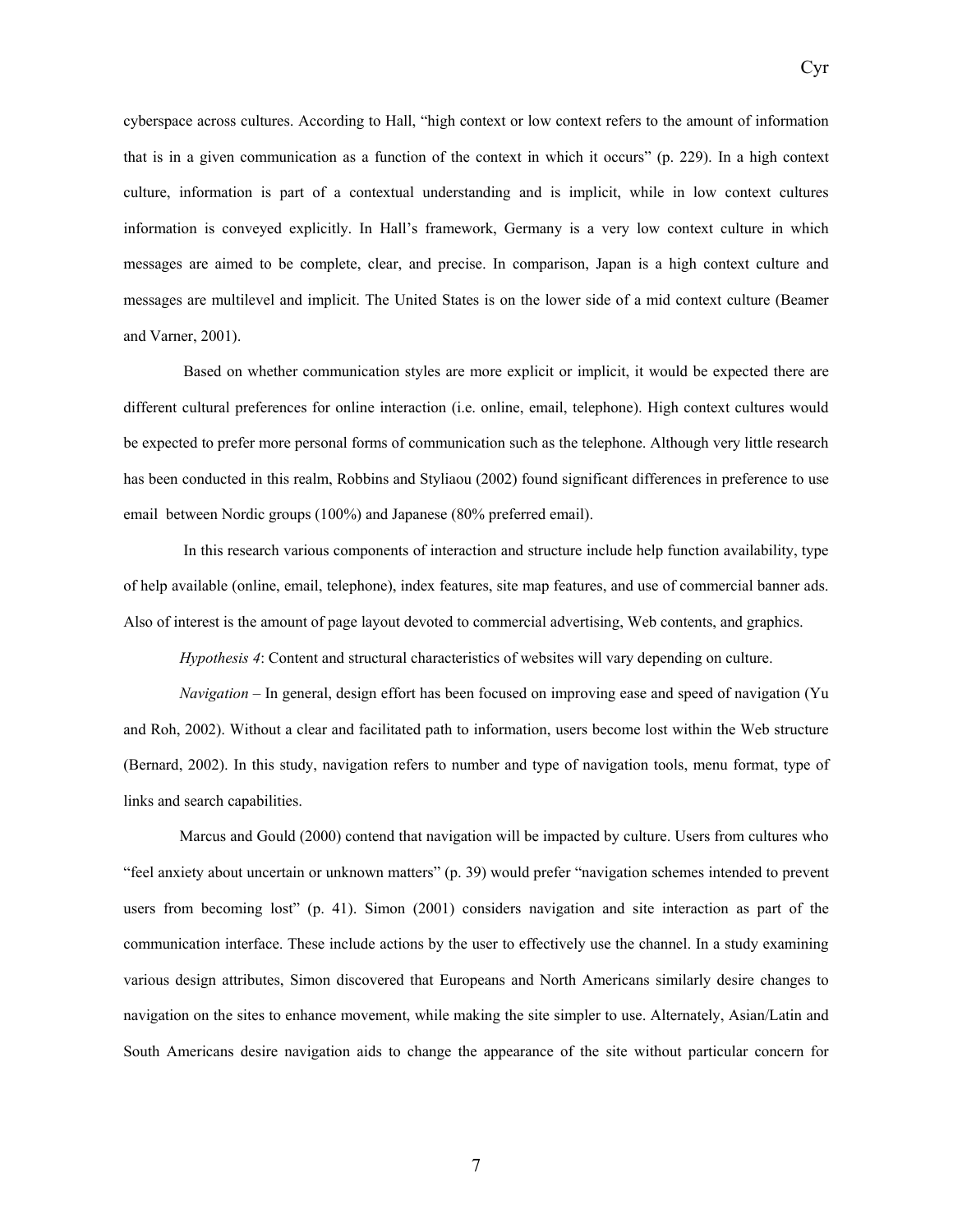movement. In other work by Sun (2001), users expect links in the navigation bar to be arranged in alphabetical order.

*Hypothesis 5*: Preferences for navigation and search capabilities will differ across cultures.

*Hypothesis 6*: The number of external links, and the functionality of links will differ across cultures.

*Multimedia -* Multimedia is another factor researchers have examined related to culture. Marcus and Gould (2000) found site examples that suggest strong use of graphics and multimedia is more likely when the Web designer is from a culture that values material goods and is more assertive. The characteristic of valuing material objects and assertiveness is in close alignment to Hofstede's dimension of masculinity. Multimedia elements might include streaming video, sound, or animation. In the context of the current research, Japan is the most masculine focused society, followed by Germany and the U.S. who are very similar using Hofstede's scales.

*Hypothesis 7*: Preferences for multimedia elements and the extent of multimedia use differ across cultures.

*Color* - Several examples of color preferences related to culture exist in the literature (Barber and Badre, 2001; Simon, 2001). Based on the work of Boor and Russo (1993), Barber and Badre list several colors and their connotations in various cultures. Red, for example, means happiness in China, but danger in the U.S. Simon's (2001) research found that Asians prefer "less bright colors" while Europeans and North American prefer "lighter/brighter colors with more images to make the sites appear more 'modern'" (p. 31). When applied to Web design, color may impact the user's expectations about navigation, content and links, as well as overall satisfaction (Barber and Badre, 2001).

*Hypothesis 8*: The use of certain colors will vary depending on the culture.

## **Methodology**

During phase one of the research two focus group sessions were conducted to inform development of the survey instrument. Both groups were comprised of members of the academic community and members from industry. Individuals involved in the focus groups had wide experience in the areas of website design, localization, computer science, international culture, and management. Discussion in the groups focused on previous research in the area of localization and design characteristics. Members were asked to identify website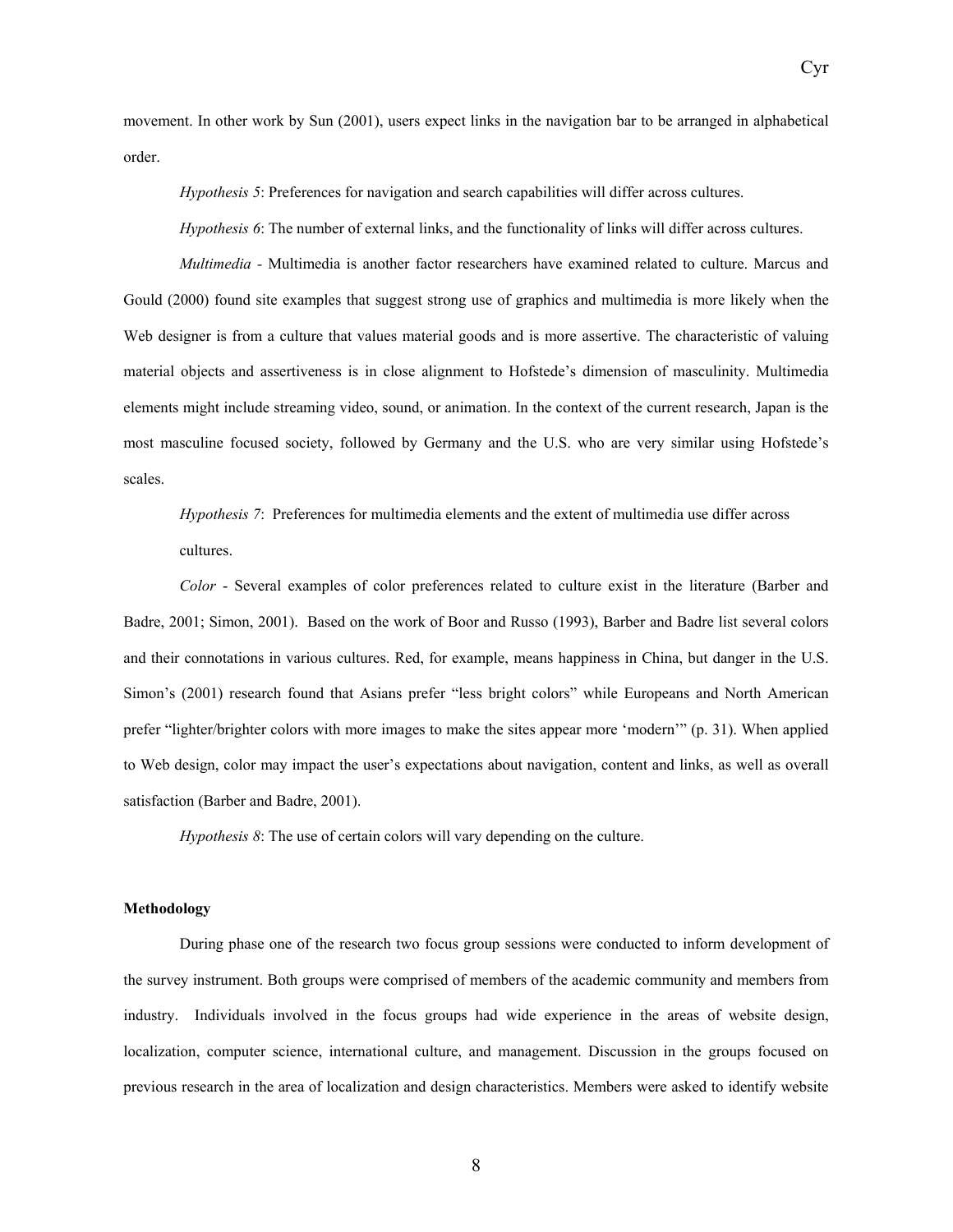characteristics that could be easily compared and assessed by researchers. Once ideas were generated, the focus group members discussed general categories. Results from the focus groups determined eight categories of site characteristics for consideration in the research: language, layout, symbols, content and structure, navigation, links, multimedia, and colors.

Based on initial results from the focus groups, the next phase of the research was focused on the design of an instrument to measure website characteristics.The general categories and specific characteristics that were identified by the focus groups were then written into question format in a survey template. $2$ 

### *Culture Categories*

 $\overline{a}$ 

The culture categories used in this study are based on national culture and are operationalized using websites from Germany, Japan, and the United States. These countries were chosen as they represent very diverse cultural characteristics as determined by Hofstede (1980).<sup>3</sup> Refer to Table 1. An additional consideration is that each country provided access to at least 30 municipal sites each that could be used in the study. Hence the total sample size is 90 websites.

| Country          | Germany    | Japan          | <b>United States</b> |  |
|------------------|------------|----------------|----------------------|--|
| <b>Dimension</b> |            |                |                      |  |
| Power            | Low(35)    | Med $(54)$     | Low $(40)$           |  |
| Distance         |            |                |                      |  |
| Uncertainty      | Med $(65)$ | Very high (92) | Low $(46)$           |  |
| Avoidance        |            |                |                      |  |
| Masculine        | Med $(66)$ | Very High (95) | Med $(62)$           |  |
| Individualism    | Med $(67)$ | Low $(46)$     | Very high (91)       |  |

Table 1: Country Cultural Dimensions

Sites of the government genre were chosen (similar to Barber and Badre 1998). Local municipal sites provided a large enough sample size for each country. In addition, the sites are not influenced by factors external to the organization (such as foreign partners or parent companies from other cultures). It is expected designers who belong to the local culture created the municipal sites. Sample sites were chosen based on population size and site availability, with 30 cities having the highest populations examined first. If a city did not have a

 $^{2}$  The survey instrument is available from the researchers on request.

<sup>&</sup>lt;sup>3</sup> For many years Hofstede's work has been used in research concerning cultural comparisons. More recently researchers have examined Internet behavior using Hofstede's dimensions related to consumer trust (Jarvenpaa et al. 1999) and perception and satisfaction levels of websites related to gender and culture (Simon (2001).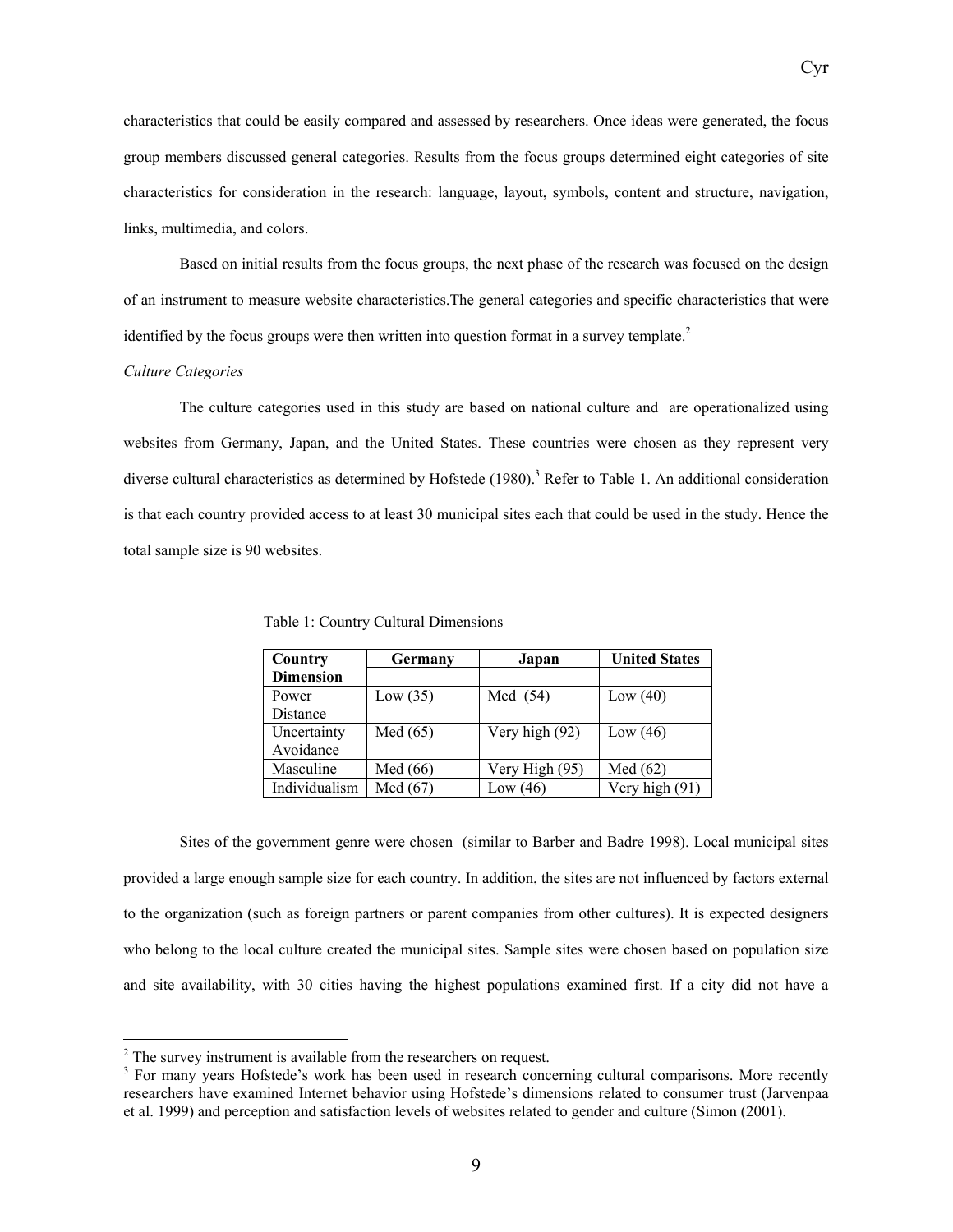municipal website, then the city with the next lowest population was examined. Municipal sites used in this research were found using the Munisource Database (Smeltzer, 2000: available: http://www.munisource.org). Sites are rated based on established protocol in the language of the country where the municipal site resides. *Variables*

Cyr

 As already discussed, variables were categorized into 8 general characteristics (factors) based on results of the focus groups. Factors were given 0 (not present) or 1 (present) for categorical questions. For example, if the site had headlines, the researcher gave a 1 for that category. Two categories for color and page use were assessed using raw percentages. Colors were matched to a color wheel and assigned a numerical value to represent the designated color. The percentages of the page were measured using the Cool Ruler application tool. This tool allows the researcher to measure the page and the sections of the page. The section of the page with a certain color was then divided by the total page size to determine the percentage.

A sub-sample of the chosen websites was pre-tested by three judges. The pretest ratings were compared for scoring consistency. Inconsistencies were discussed to resolve points of ambiguity and disagreement. Results for factors that were not the same were examined and differences between researcher opinions were discussed until consensus was reached. Each judge then reviewed 30 websites. Due to language considerations, the sites were non-overlapping, and each judge reviewed 30 sites from one country only. Ratings were sorted by nation. Each national group was then compared using cross tabulation to see if there were modal differences in attributes.

## **Results**

The results for each category of variables are displayed below. The data presented is the actual count for each variable. More specifically, the tables illustrate the number of sites that had the variable present. All country cells have a maximum possible value of 30 (N=90). There are no missing values.

As noted in Table 2, Hypothesis 1 was supported. Language and script appear to vary across cultures. All three writing style variables (headlines, point form and paragraph), are significantly different between the three countries. Japanese have a strong preference for point form as evidenced in all the sites. Paragraph format is used almost twice as much in Germany as in the U.S. As might be expected, language was written top to bottom in all German and U.S. sites, and 50% in Japanese sites. Both Germany and Japan have greater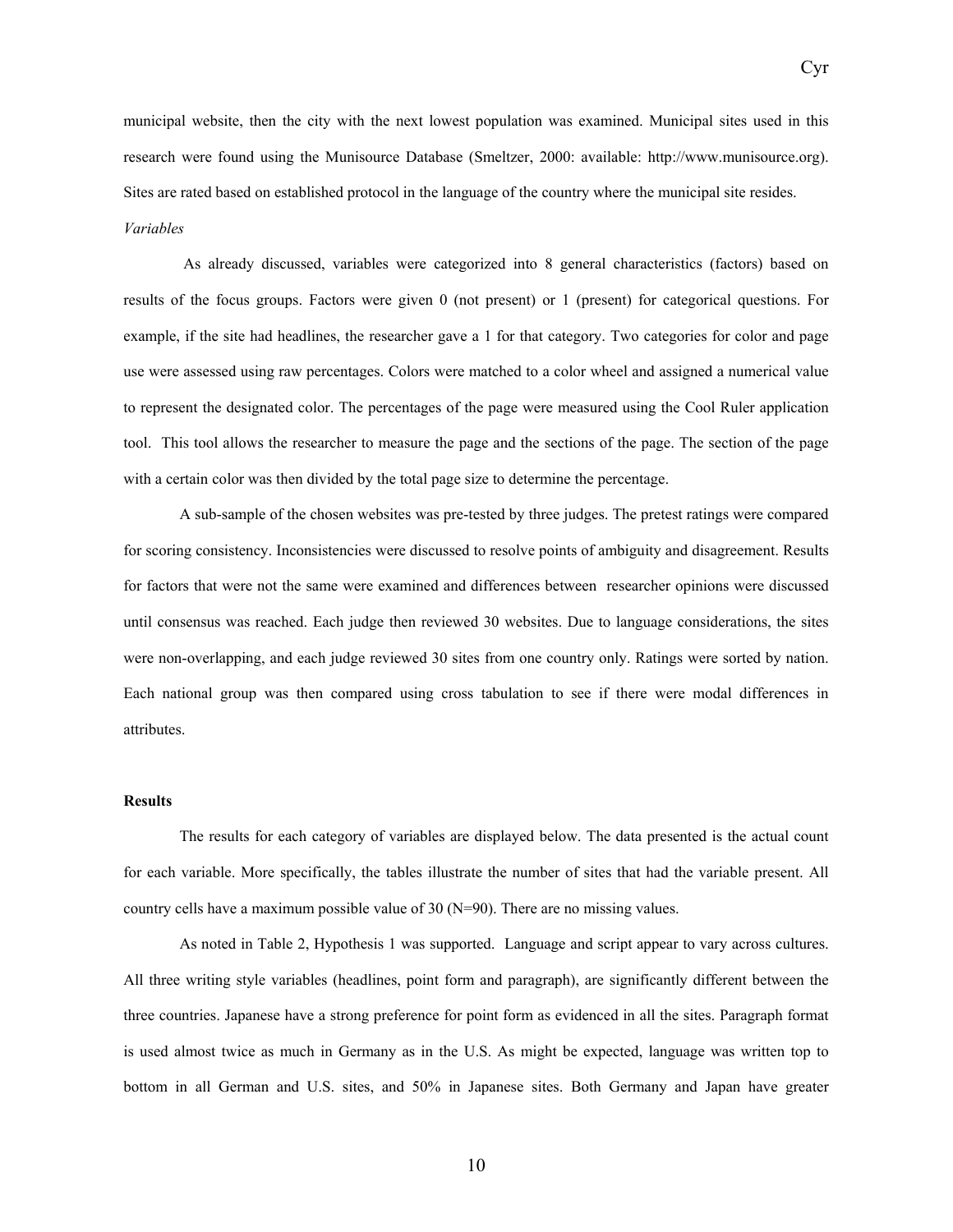availability of translation than the U.S. Given the U.S. has a multicultural population, it is surprising only three U.S. sites support languages other than English; while 90% of the Japanese sites support other languages. However, results show all three countries use multiple language styles.

|  | Table 2: Language |
|--|-------------------|
|--|-------------------|

|                       | <b>Actual Count</b> |       |    | Expected | Chi-                     | Degrees        | Sig.  |
|-----------------------|---------------------|-------|----|----------|--------------------------|----------------|-------|
|                       |                     |       |    | Count    | square                   | of             | Level |
|                       |                     |       |    |          |                          | Freedom        |       |
| Variable              | Germany             | Japan | US |          |                          |                |       |
| Translation available | 19                  | 27    | 3  | 16.3     | 40.14                    | $\overline{2}$ | .000  |
| Headlines             | 24                  | 29    | 18 | 23.7     | 12.14                    | $\overline{2}$ | .002  |
| Point form            | 20                  | 30    | 23 | 24.3     | 11.46                    | $\overline{2}$ | .003  |
| Paragraph             | 26                  | 17    | 14 | 19       | 11.20                    | $\overline{2}$ | .004  |
| Left to right         | 30                  | 30    | 30 | 30       | $\overline{\phantom{a}}$ |                |       |
| Top to bottom         | 30                  | 15    | 30 | 25       | 36.00                    | $\overline{2}$ | .000  |

In general support of Hypothesis 2, websites created by different cultures have different layout and spatial features. As outlined in Table 3 differences exist between countries with regard to page orientation and banner location. The Japanese show a much higher occurrence of banners on the top and left. The U.S. and Germany place menus on the left and bottom of the page. Another interesting result is that Japanese banners are usually static. Japanese and German sites use frames 6 times more often than U.S. sites.

|  |  |  | Table 3: Layout |
|--|--|--|-----------------|
|--|--|--|-----------------|

|                    | <b>Actual Count</b> |                | Expected<br>Count | Chi-<br>square | Degrees<br>of<br>Freedom | Sig. Level     |      |
|--------------------|---------------------|----------------|-------------------|----------------|--------------------------|----------------|------|
| Variable           | Germany             | Japan          | <b>US</b>         |                |                          |                |      |
| Banners of left    |                     | 9              | $\overline{2}$    | 4.0            | 10.96                    | $\overline{2}$ | .004 |
| Banners on Right   | 6                   | 5              | 6                 | 5.7            | 0.14                     | $\overline{2}$ | .930 |
| Banners on bottom  | 6                   | 5              | 3                 | 4.7            | 1.18                     | $\overline{2}$ | .553 |
| Banners on top     | 3                   | 11             |                   | 5.0            | 13.44                    | $\overline{2}$ | .001 |
| Banner middle of   | 3                   | $\overline{4}$ | 1                 | 2.7            | 1.92                     | $\overline{2}$ | .383 |
| page               |                     |                |                   |                |                          |                |      |
| Static banner      | 5                   | 20             | 8                 | 11.0           | 18.09                    | $\overline{2}$ | .000 |
| Use of Frames      | 18                  | 17             | 3                 | 12.7           | 19.22                    | $\overline{2}$ | .000 |
| Menus on left      | 23                  | 12             | 21                | 18.7           | 9.74                     | $\overline{2}$ | .008 |
| Menu on right      | 8                   | $\overline{4}$ | 8                 | 6.4            | 2.06                     | $\overline{2}$ | .358 |
| Menu on bottom     | 12                  | 5              | 17                | 11.3           | 10.31                    | $\mathfrak{D}$ | .006 |
| Menu on top        | 15                  | 12             | 12                | 13.0           | 0.81                     | $\mathfrak{D}$ | .665 |
| Search top left    | 6                   | 3              | 3                 | 4.0            | 1.73                     | $\overline{2}$ | .421 |
| Search middle left | 1                   | 4              | 7                 | 4.0            | 5.19                     | $\mathfrak{D}$ | .075 |
| Search bottom left | 5                   |                | $\overline{2}$    | 2.7            | 3.57                     | $\mathfrak{D}$ | .168 |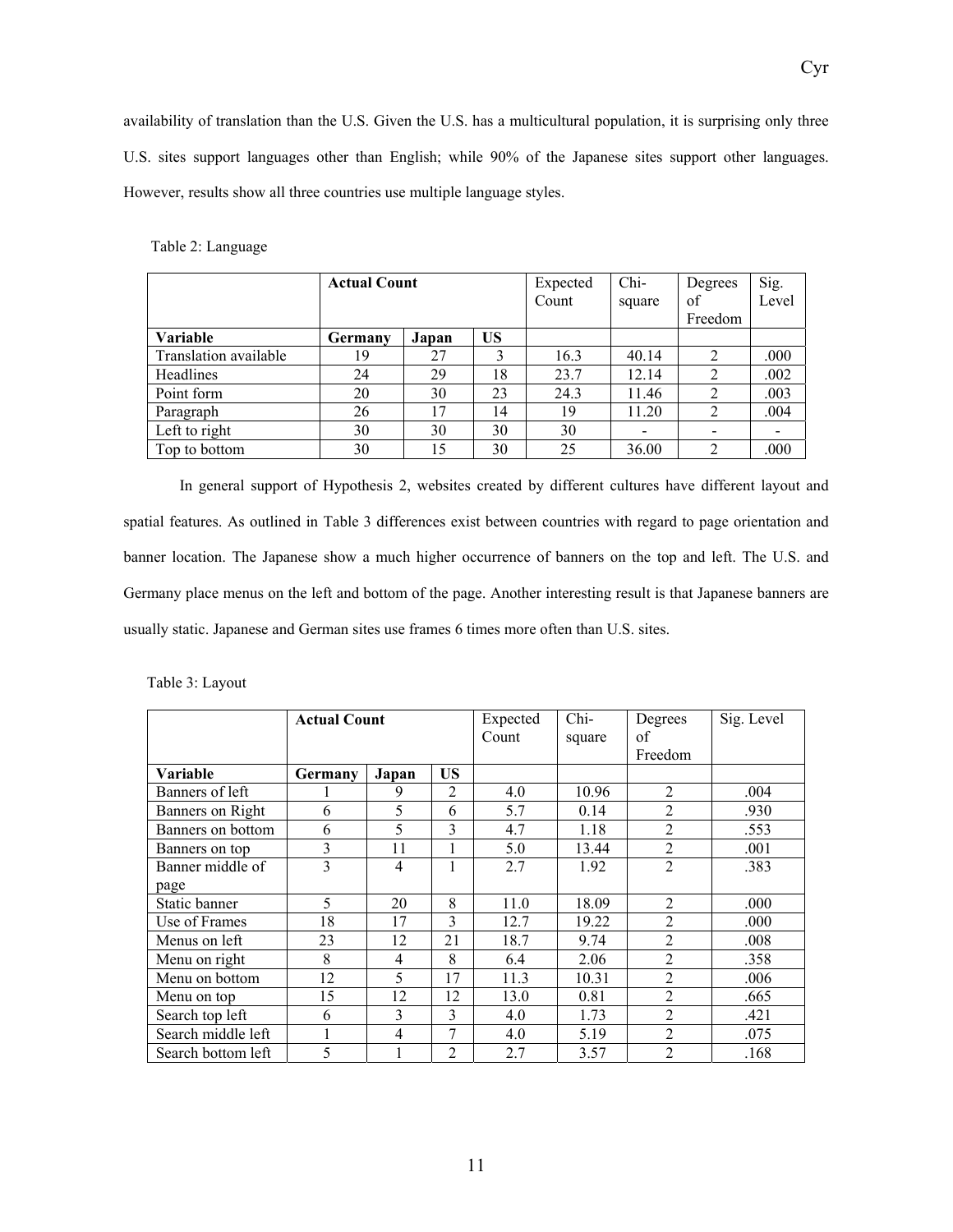Results of the symbols category in Table 4 lend strong support for Hypothesis 3. Culturally specific symbols are used to a greater extent in Japan and Germany than the U.S. Specifically, over 90 percent of Japanese sites use Asian characters, currency, and other culturally specific symbols. The German sites also used culturally specific symbols (90%), and only 23% of the sites use symbols that are easily recognized by the North American rater. In all three countries passive pictures such as maps are used on all sites.

|                         | <b>Actual Count</b> |       |           | Expected | Chi-   | Degrees        | Sig. Level |
|-------------------------|---------------------|-------|-----------|----------|--------|----------------|------------|
|                         |                     |       |           | Count    | square | of             |            |
|                         |                     |       |           |          |        | Freedom        |            |
| <b>Variable</b>         | Germany             | Japan | <b>US</b> |          |        |                |            |
| Use of local or         | 27                  | 29    | $\theta$  | 18.7     | 74.40  | $\overline{2}$ | .000       |
| culturally specific     |                     |       |           |          |        |                |            |
| symbols                 |                     |       |           |          |        |                |            |
| Asian Symbols           | $\Omega$            | 29    | $\theta$  | 9.7      | 85.57  | $\overline{2}$ | .000       |
| <b>Passive Pictures</b> | 30                  | 30    | 30        | 30       |        |                |            |
| (i.e. maps)             |                     |       |           |          |        |                |            |
| Symbols for             | 7                   | 27    | 2         | 12       | 48.61  | $\overline{2}$ | .000       |
| currency                |                     |       |           |          |        |                |            |
| Easily understood       |                     | 29    | 15        | 17       | 33.67  | C              | .000       |

Table 4: Symbols

Hypothesis 4 was also supported in that content and structural characteristics of websites vary across the three cultures examined. Site maps were examined for how content was organized, and all except two U.S. sites use content categories to create site segments. Two U.S. sites use a geographic structure (i.e. the site was organized by city district). Ninety percent of U.S. sites have email support available compared to 50% each for Germany and Japan. Two thirds of Japanese sites provide telephone numbers for help, while in Germany only one site provides this information. "Live chat" help or user sign in are rarely used in any of the sites. Refer to Table 5.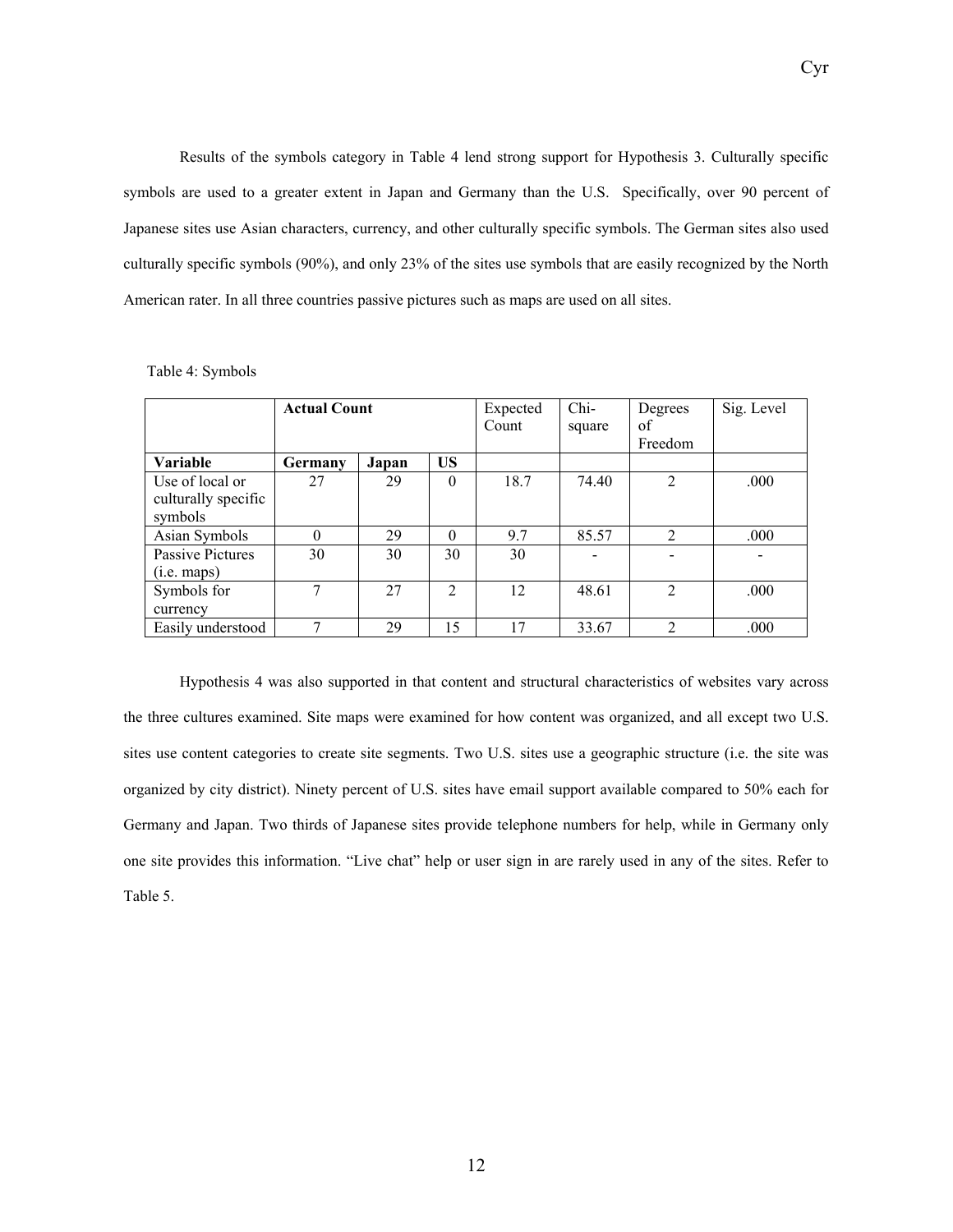|                         | <b>Actual Count</b> |                |           | Expected | Chi-   | Degrees        | Sig.  |
|-------------------------|---------------------|----------------|-----------|----------|--------|----------------|-------|
|                         |                     |                |           | Count    | square | οf             | Level |
|                         |                     |                |           |          |        | Freedom        |       |
| <b>Variable</b>         | Germany             | Japan          | <b>US</b> |          |        |                |       |
| Help functions          | 18                  | 19             | 26        | 21.0     | 6.03   | $\overline{2}$ | .049  |
| available               |                     |                |           |          |        |                |       |
| Help online             | 6                   | 11             | 26        | 14.3     | 28.95  | $\overline{2}$ | .000  |
| Help via email          | 15                  | 15             | 27        | 19.0     | 13.78  | 2              | .001  |
| Help via telephone      |                     | 20             | 13        | 11.3     | 26.19  | $\overline{2}$ | .000  |
| Help in live chat       | $\mathfrak{D}$      | $\Omega$       |           | 1.0      | 2.07   | 2              | .355  |
| Is there a user sign-in | $\theta$            | $\overline{4}$ |           | 1.7      | 5.51   | $\overline{2}$ | .064  |
| Index features          | 9                   | 25             | 7         | 13.7     | 26.16  | $\overline{2}$ | .000  |
| Site map features       | 5                   | 11             | 7         | 7.7      | 3.27   | 2              | .195  |
| Commercial banner ad    |                     | 10             | 2         | 7.7      | 8.53   | $\overline{2}$ | .014  |

Table 5: Content/Structure

Also related to content and structure and in support of Hypothesis 4, page layout by percentage of content (refer to Table 6) differs by culture. Japanese sites have the highest percentage of content (71%), compared to U.S. (28%) and German sites (20%). Similarities are shown for the amount of navigation space. Although municipal sites are not typically created for revenue generation, all sites contained some advertising. Given that advertising was present, it is surprising that it was allocated a very small percentage of the page.

|  |  | Table 6: Page layout by Percentage |  |
|--|--|------------------------------------|--|
|--|--|------------------------------------|--|

| Percentage of page used for: | Germany | Japan | US    |
|------------------------------|---------|-------|-------|
| Commercial advertising       |         | - 0   |       |
| Navigation                   | 17.5    | 12.6  | 8.6   |
| Content                      | 20      | 71.1  | 28.43 |
| Graphics                     |         |       | 18.03 |

 Hypothesis 5 was supported. As demonstrated in Table 7 there are preferences for different navigation and search capabilities across Germany, Japan and the U.S. Japan is twice as likely to prefer symbolic navigation tools than is Germany or the U.S. Preferences for vertical and horizontal menus are statistically significant. Germany and Japan use a "return to home" button twice as much as the U.S. sites. In German and Japanese sites, search was available in other languages, while this was not evidenced once in the U.S. sites.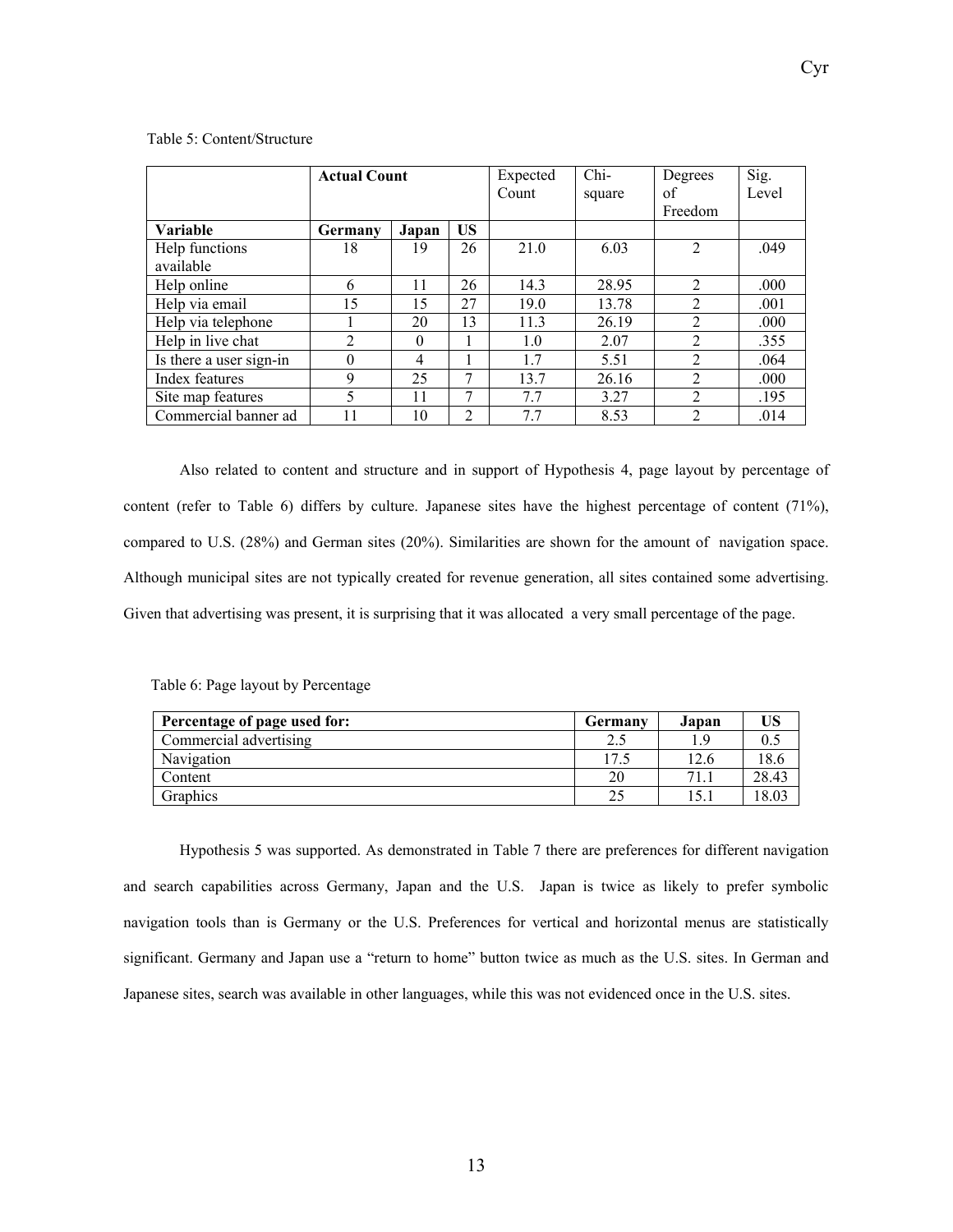|                     | <b>Actual Count</b> |       |          | Expected<br>Count | $Chi-$<br>square | Degrees of<br>Freedom | Sig.<br>Level |
|---------------------|---------------------|-------|----------|-------------------|------------------|-----------------------|---------------|
| <b>Variable</b>     | Germany             | Japan | US       |                   |                  |                       |               |
| Navigation tool     |                     | 15    | 5        | 9                 | 8.89             | $\overline{2}$        | .012          |
| symbolic (non-      |                     |       |          |                   |                  |                       |               |
| text)               |                     |       |          |                   |                  |                       |               |
| Drop down menus     | 6                   | 12    | 8        | 8.7               | 3.03             | $\overline{2}$        | .220          |
| Vertical menus      | 25                  | 30    | 24       | 26.3              | 6.42             | $\overline{2}$        | .040          |
| Horizontal menus    | 21                  | 28    | 21       | 23.3              | 6.30             | $\mathfrak{D}$        | .043          |
| Return to home      | 21                  | 22    | 10       | 17.7              | 12.21            | $\overline{2}$        | .002          |
| button              |                     |       |          |                   |                  |                       |               |
| Keyword Search      | 25                  | 17    | 24       | 22                | 6.48             | $\overline{2}$        | .039          |
| Search available in | 4                   | 8     | $\Omega$ | $\overline{4}$    | 9.23             | $\overline{2}$        | .010          |
| other languages     |                     |       |          |                   |                  |                       |               |

Related to navigation are the types of hyperlinks used. Refer to Table 8. In support of Hypothesis 6 the number of external links and the functionality of links differ across cultures. External links are used in almost all Japanese sites, compared to only two thirds of U.S. and German sites. Japan uses symbols for links significantly more than in Germany and the U.S. Also interesting to note is the high number of Japanese sites where the links change color once they are used. Germany is relatively low in this category.

Table 8: Links

|                       | <b>Actual Count</b> |       |           | Expected | $Chi-$ | Degrees of | Sig.  |
|-----------------------|---------------------|-------|-----------|----------|--------|------------|-------|
|                       |                     |       |           | Count    | square | Freedom    | Level |
| Variable              | Germany             | Japan | <b>US</b> |          |        |            |       |
| Internal Links        | 29                  | 30    | 29        | 29.3     | 1.02   |            | .600  |
| <b>External Links</b> | 20                  | 28    | 21        | 23.0     | 7.08   |            | .029  |
| Symbols used for      |                     | 18    | 8         | 10.3     | 13.68  |            | .001  |
| links                 |                     |       |           |          |        |            |       |
| <b>Text Links</b>     | 30                  | 30    | 29        | 29.7     | 2.02   |            | .364  |
| Changes Color         |                     | 26    | 22        | 20       | 15.60  |            | .000  |

Related to Hypothesis 7 there is little support for diverse preferences for multimedia elements and the use of multimedia across cultures. As outlined in Table 9, animation is the only element showing significant differences in use between countries. Two thirds of German and Japanese sites use animation compared to only one third of U.S. sites. The use of multimedia, streaming video or sound does not differ significantly across cultures. In fact, streaming video and sound are seldom used.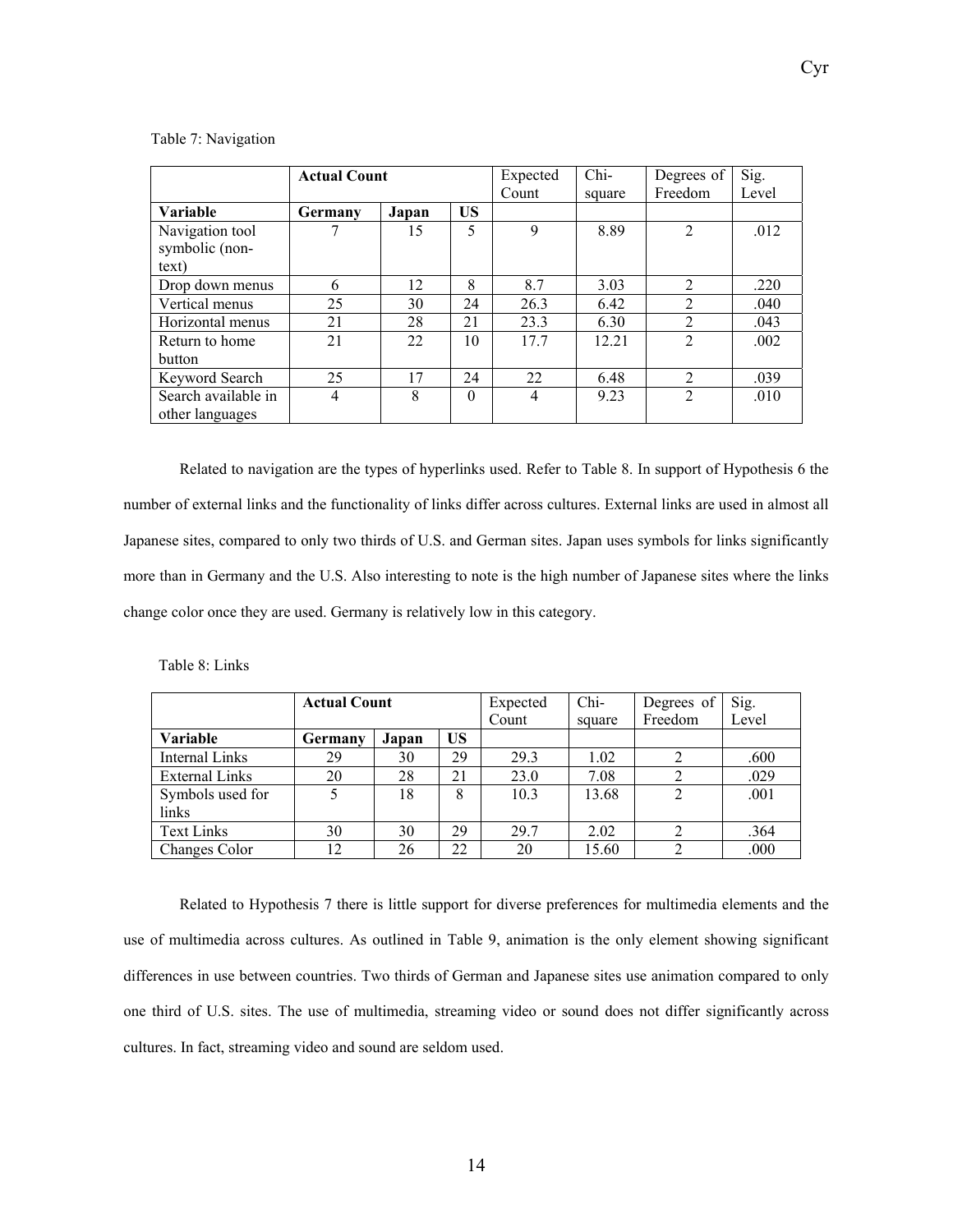|                 | <b>Actual Count</b> |       |          | Expected | Chi-   | Degrees of | Sig.  |
|-----------------|---------------------|-------|----------|----------|--------|------------|-------|
|                 |                     |       |          | Count    | square | Freedom    | Level |
| Variable        | Germany             | Japan | US       |          |        |            |       |
| Use multimedia  |                     | 19    | 13       | 17.7     | 4.77   |            | .092  |
| Streaming Video |                     |       |          |          | 0.58   |            | .749  |
| Sound           |                     |       |          | 1.3      | 2.09   |            | .351  |
| Animation       |                     | 20    | $\Omega$ | 16.7     | 11.97  |            | .003  |

In support of Hypothesis 8 there is considerable variation related to the use of color. For example Japanese use the color red twice as much as do Germans or Americans, although in all cases the percentages remain small. Of interest, Japan sites use other colors such as yellow, green, blue or purple more than the expected use of a large percentage of red.

Alternately, some similarities prevail. An interesting result of the color analysis is that 67 sites (74.4%) used white for background. The next most used background was grey (8.9%). For links most preferred colors were blue (35.6%), bluish purple (12.2%), and black (11.1%). In general, German sites use a limited range of colors such as shades of blue and purple, as well as white.

|                      | Percentage of the page: |       |       |  |  |
|----------------------|-------------------------|-------|-------|--|--|
| Color                | Germany                 | Japan | U.S.  |  |  |
| Red                  | 0.5                     | 1.03  | 0.47  |  |  |
| Orange               | $\theta$                | 0.3   | 0.37  |  |  |
| Ochre                | $\theta$                | 0.27  | 0.7   |  |  |
| Sunflower            | $\overline{0}$          | 1.67  | 2.33  |  |  |
| Yellow               | $\overline{0}$          | 5.8   | 3.33  |  |  |
| Light Green          | $\theta$                | 5.0   | 2.03  |  |  |
| Green                | $\overline{0}$          | 1.6   | 0.37  |  |  |
| Teal                 | $\overline{0}$          | 1.87  | 4.37  |  |  |
| Blue                 | 10                      | 5.37  | 1.3   |  |  |
| Dark Purple          | 2.5                     | 1.43  | 3.73  |  |  |
| <b>Bluish Purple</b> | 20                      | 4.37  | 2.2   |  |  |
| Merlot               | $\theta$                | 0.43  | 1.1   |  |  |
| White                | 32.5                    | 56.07 | 59.77 |  |  |
| Grey                 | $\theta$                | 10.4  | 5.4   |  |  |
| <b>Black</b>         | $\boldsymbol{0}$        | 2.83  | 3.43  |  |  |

|  | Table 10: Colors |
|--|------------------|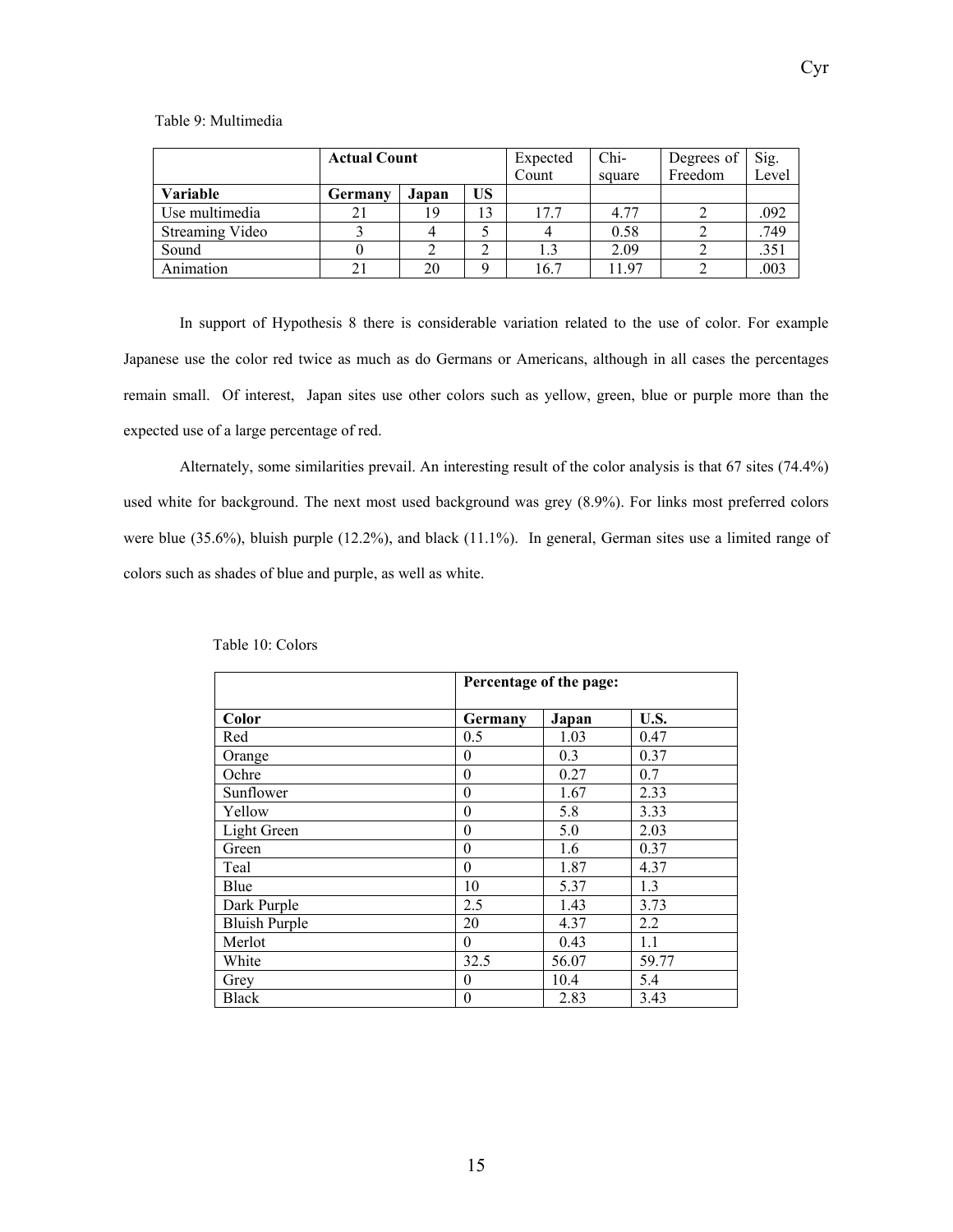#### *Cultural Characteristics and Design*

Several researchers have presented the importance of the relationship between design and user perceptions. Yoon (2002) and Simon (2001) found that design issues are integral to user *satisfaction* of a website. Lee, Kim and Moon (2000) note ambiguity of service exchanges in Internet shopping stem largely from characteristics of design and user interfaces.

Although there is increased research interest in culturally preferred design elements, there are few studies that systematically investigate such preferences across cultures. This is an important area for research, if as Robbins and Stylianou (2002:205) suggest "[D]eveloping an effective multinational Internet presence requires designing web sites that operate in a diverse multicultural environment. Globally accessible websites likewise have the potential to inform, and include, various nations around the world in large scale information sharing in order to reduce any exclusion effects. This research has been an initial contribution related to the design characteristics, and hence preferences that prevail in Germany, Japan and the U.S. Results of the investigation demonstrate there are significant website design differences between the three countries examined. All hypotheses were supported, with the exception of partial support for Hypothesis 3 concerning layout, and Hypothesis 7 concerning multimedia elements. In this last instance only use of animation was statistically significant across cultures.

To consider the results more specifically, various items of interest are highlighted. Related to Hypothesis 1 it is noted that Germany and Japan use translation capability more than in the U.S. If as Robbins and Stylianou (2002) point out, restricted use of language results in limited information about content, then absence of translation also means absence of accessibility to a wide range of Web users. This should be of concern to Web developers who aim to provide access to a diverse online population.

Hypotheses 2 throughout 7 address issues of design. In support of Marcus and Gould (2000), Fernandes (1995) and others, the Web requires interface characteristics suitable for culturally diverse audiences. Various preferences exist between Germany, Japan and the U.S. for placement of banners and menus. There also exist differences for the medium through which web visitors prefer communication. Of note, the U.S. has greater presence of email support than in Germany or Japan. One possible explanation for this difference is that Japan is considered a high context culture, where additional information beyond a written format is preferred. Germany is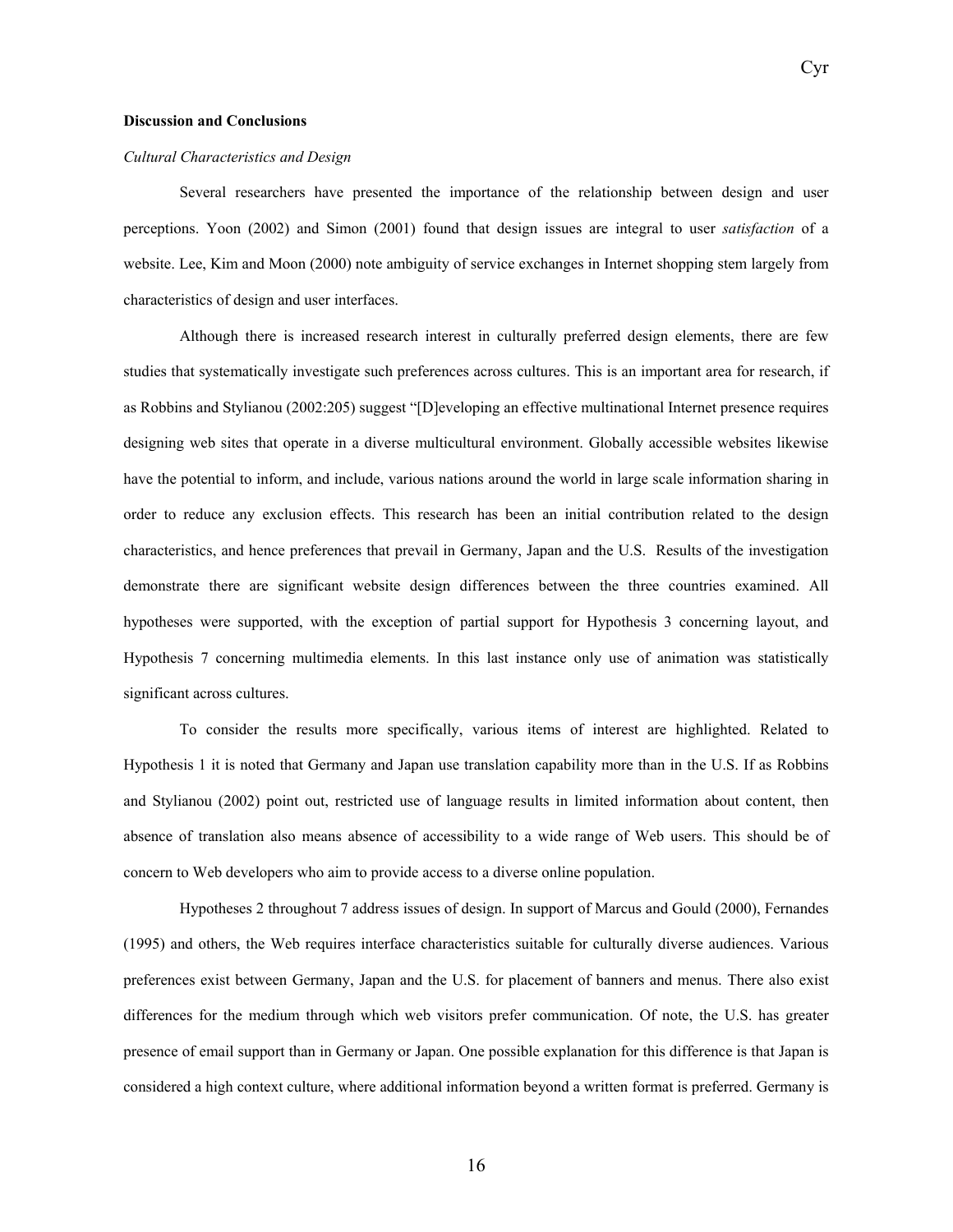considered a very low context culture. Such cultural preferences may also partially explain the higher incidence of index features in Japan (25) compared to German (9) and U.S. sites (7). Likewise there is evidence of different preferences for navigation and search capabilities, and links. Navigation appropriate to cultures is important in order to avoid what Bernard (2002) refers to as "disorientation" when users make navigational errors when searching for information. Related to multimedia, it is somewhat surprising that streaming video and sound were used on few sites in all three countries. This may change in the future as speed and capability for downloading large media files increases. Rather surprising, some of the stereotyped expectations for color preferences were not evident. For example according to Boor and Russo (1993) white is a color that implies death in Japan. Despite this, along with Germany and the U.S. white is used to a large extent as a background color.

Cyr

In sum, this research provides statistically significant evidence to support other work that design preferences differ across cultures. This finding likewise supports a general call for localization of Web content, and provides some directions related to specific cultural preferences in web design. As numerous researchers point out, localization goes far beyond translation to include layout, symbols, navigation, and the use of color. The information provided in this investigation provided some clues to web designers and web managers as to how to create culturally appropriate sites. Further, it would be expected that in the e-business domain, appropriate website design contribute to development of online customer trust, loyalty, and satisfaction (Cyr and Trevor-Smith, 2002; Gommans et al, 2001; Simon, 2001; Yoon, 2002). As such, appropriate design across cultures also has potential for commercial advantage.

#### *Research Limitations*

It should be noted there are some limitations to the research. Although many of the variables illustrate significant differences, some of the results of the study may be influenced by other factors. First, the sample is limited to three countries. Ideally, research of this nature should be conducted with an expanded sample of participants in a larger number of countries. Second, municipal sites were chosen in order to avoid product or company branding effects. It was expected sites developed within a country are less contaminated by external designers or design characteristics. However, the use of municipal sites may limit generalizability of the data to other contexts such as corporate sites. Third, although municipal sites are expected to maximize in-country design elements, it is possible that pre-packaged solutions or web page templates are used to create the sites.

17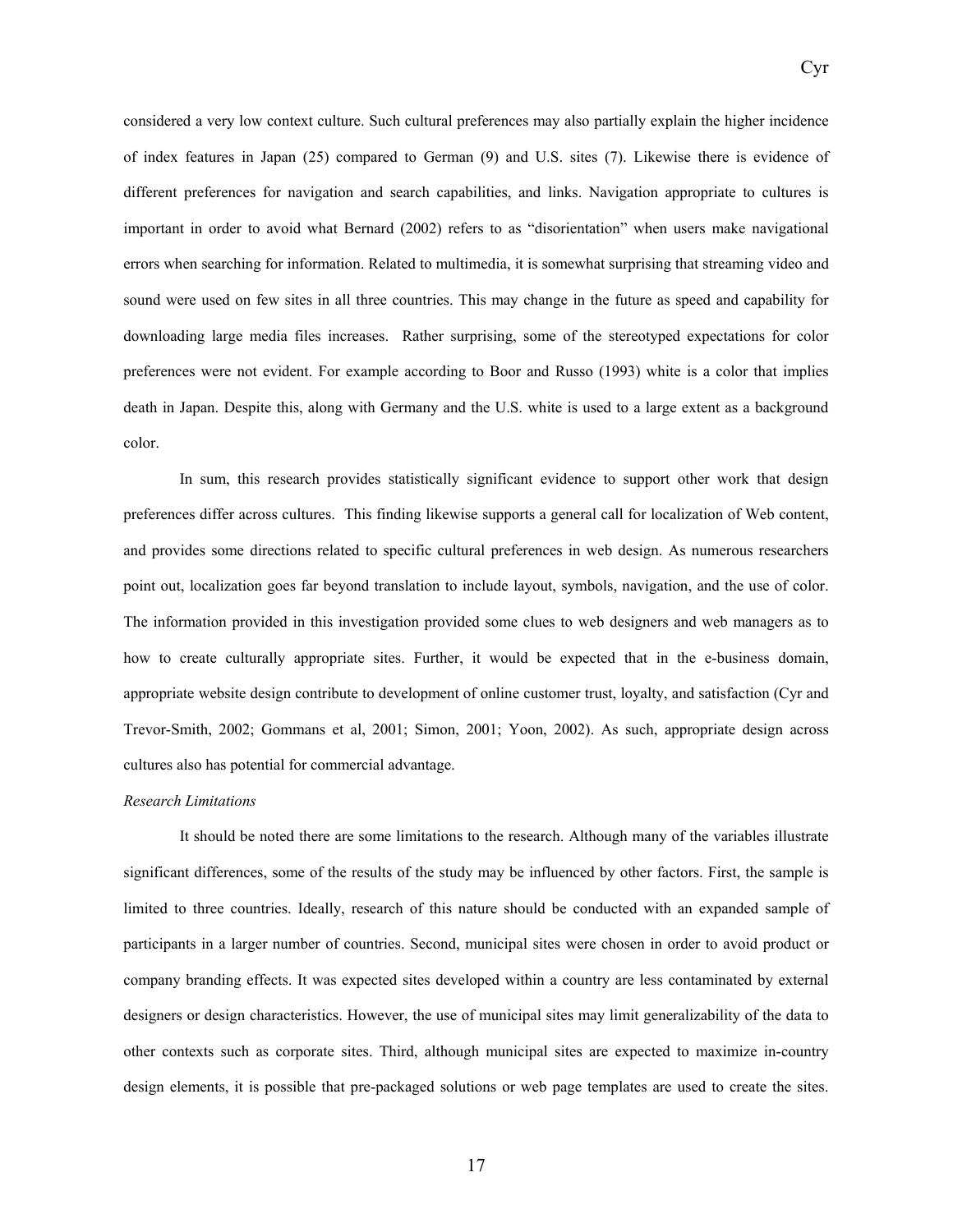Templates contain layout, navigation, color, and font characteristics pre-selected for the user. If this did in fact occur, then this practice may limit variability of "pure" results across cultures.

Cyr

#### *Future Research Directions*

The research results imply various avenues for further investigation. Given the study was relatively small, there is merit in conducting larger scale studies that consider how web design features differ in a larger sample, across a greater selection of country locations.

 Apart from website assessment, the complexity of culture suggests multiple channels for data assessment in order to understand how design operates across culture at a deeper level. This suggests a combination of interviews and usability studies to better determine how design operates.

Also of interest, is how various design issues result in trust for the user. Hoffman and Novack (1997) and Koufaris (2002) refer to "flow" as a characteristic of consumer behavior in computer mediated environments, and imply a well-designed site will arouse a user's sensory and cognitive curiosity. Most recently, Koufaris (2002) applied flow theory to online consumer behavior to examine emotional and cognitive responses when visiting an online store. Results proved that product involvement, web skills, value-added search mechanisms, and challenges (to perform to best of user's ability and "stretching" user capabilities) led to shopping enjoyment, and ultimately to intention to return to the site. These findings suggest the user experience is a complex combination of reactions that includes engagement as well as more concrete usability functions. However, how this deeper level of engagement through design features differs across cultural dimensions is unexplored. Further, greater flow would be expected to result in greater trust and e-loyalty.

 Once a better understanding of design characteristics is established in specific cultures, extension of this research may be applied in various ways. For instance appropriate design across cultures has application to feature design and software for mobile devices or automobile computerized systems. Not only will design be significant related to user accessibility, but localization practices will have financial viability as well.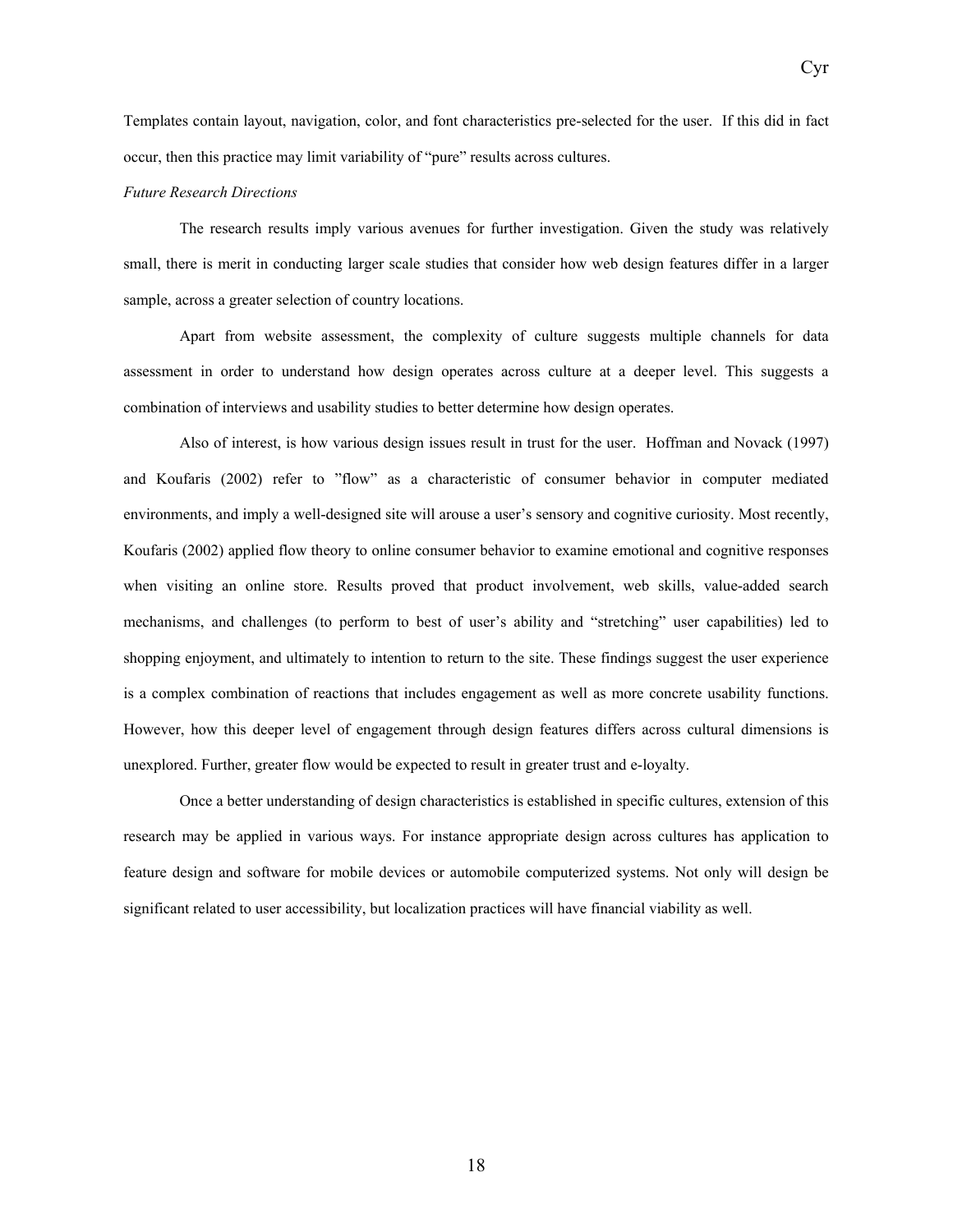### **References**

Alvarez, M. G., Kasday, L. & Todd, S. (1998). How we made the Web site international and accessible: A case study. Conference Proceedings. Available:

http://www.research.att.com/conf/hfweb/proceedings/alvarez/

Badre, A.N. (2000). The effects of cross cultural interface design orientation on world wide web user performance. GVE Research Technical Reports. Available: http://www.cc.gatech.edu/gvu/reports/2001/abstracts/01-03.html.

- Barber, W., & Badre, A.N. (2001). Culturability: The merging of culture and usability. Available: http://www.research.att.com/conf/hfweb/proceedings/barber/index.html.
- Beamer, L. & Varner, I. (2001). Intercultural Communication in the Global Workplace*.* Boston: McGraw-Hill.

Bernard, M. (2002). Criteria for optimal web design (designing for usability). Available:

http://psychology.wichita.edu/optimalweb/print.htm

- Boor, S., & Russo, P. (1993). How fluent is your interface? Designing for international users. INTERCHI '93, April, 346.
- Cheskin Research Group. (1999). eCommerce trust study. Available: http://www.cheskin.com/think/studies/ecomtrust.html.
- Cyr, D. & Trevor-Smith, H. (2002). "Building e-Loyalty across cultures and organizational boundaries". In N. Paulsen & T. Hernes (Eds.). Managing Boundaries in Organizations: Multiple Perspectives. London: Palgrave (McMillan).
- Del Galdo, E., & Neilson, J. (1996). International user interfaces*.* John Wiley & Sons, New York.
- Dempsey, G. & Sussman, R. (1999). A hands-on guide for multilingual websites. World Trade, Irvine, 68-70.
- Dawar, N., Parker, P. & Price, L. (1996). A cross-cultural study of interpersonal information exchange. Journal of International Business Studies, Third quarter, 497-516.
- Fernandes, T. (1995). Global User Interface Design. Chi '95 Mosaic of Creativity, May.
- Fogg, B.J., Soohoo, C., & Danielson, D. (2002). How people evaluate a web site's credibility? Results from a larger study. Persuasive Technology Lab, Stanford University.
- Fogg, B.J., & Tseng, S. (1999). Credibility and computing technology*.* Communications of the ACM*,* 14(5), 39- 87.
- Gommans, M., Krishan, K.S., & Scheddold, K.B. (2001). From brand loyalty to e-loyalty: A conceptual framework. Journal of Economic and Social Research*,* 3(1), 43-58.
- Hall, E. & Hall, M. (1990). Understanding cultural differences. ME: Intercultural Press.
- Hofstede, G. H. (1984). Culture's consequences: International differences in work-related values. Beverly Hills, CA: Sage Publications.
- Hofstede, G. H. (1980). Culture's consequences. Beverly Hills, CA: Sage Publications.
- Hoffman, D.L. & Novak, T.P.. (1997). A new marketing paradigm for electronic commerce. The Information Society, Special Issue on Electronic Commerce, 13 (Jan-Mar.), 43-54.
- Holland, J., & Baker, S.M. (2001).Customer participation in creating site brand loyalty. Journal of Interactive Marketing*,* 15(4), 34-45.
- Huizingh, E. (2000). The content and design of web sites: an empirical study. Information and Management. 37, 123-134.
- Jarvenpaa, S. L., Tractinsky, N, Saarinen, L. & Vitale, M. (1999). Consumer trust in an Internet store: A crosscultural validation. Journal of Computer Mediated Communication 5 (2). Availalble: http://www.ascusc.org/jcmc/vol5/issue2/jarvenpaa.html.
- Koufaris, M. (2002). Applying the technology acceptance model and flow theory to online consumer behavior. Information Systems Research, 13(2), 205-223.
- Lagon, O. (2000). Culturally correct site design. Web Techniques, 5(9), 49-51.
- Lee, J., Kim, J. & Moon, J.. (2000). What makes Internet users visit cyber stores again? Key design factors for customer loyalty. Proceedings of the CHI 2000 conference on Human factors in computing systems.
- Marcus, A., & Gould, E.W. (2000). Cultural dimensions and global web user-interface design. Interactions, July/August, 33-46.
- Picard, R. (1998). Affective Computing. Cambridge, Massachusetts: MIT Press.
- Pullman, C. (1998). Some things change. American Institute of Graphic Arts. Available: http://www.aigany.org/ideas/features/pullman.html.